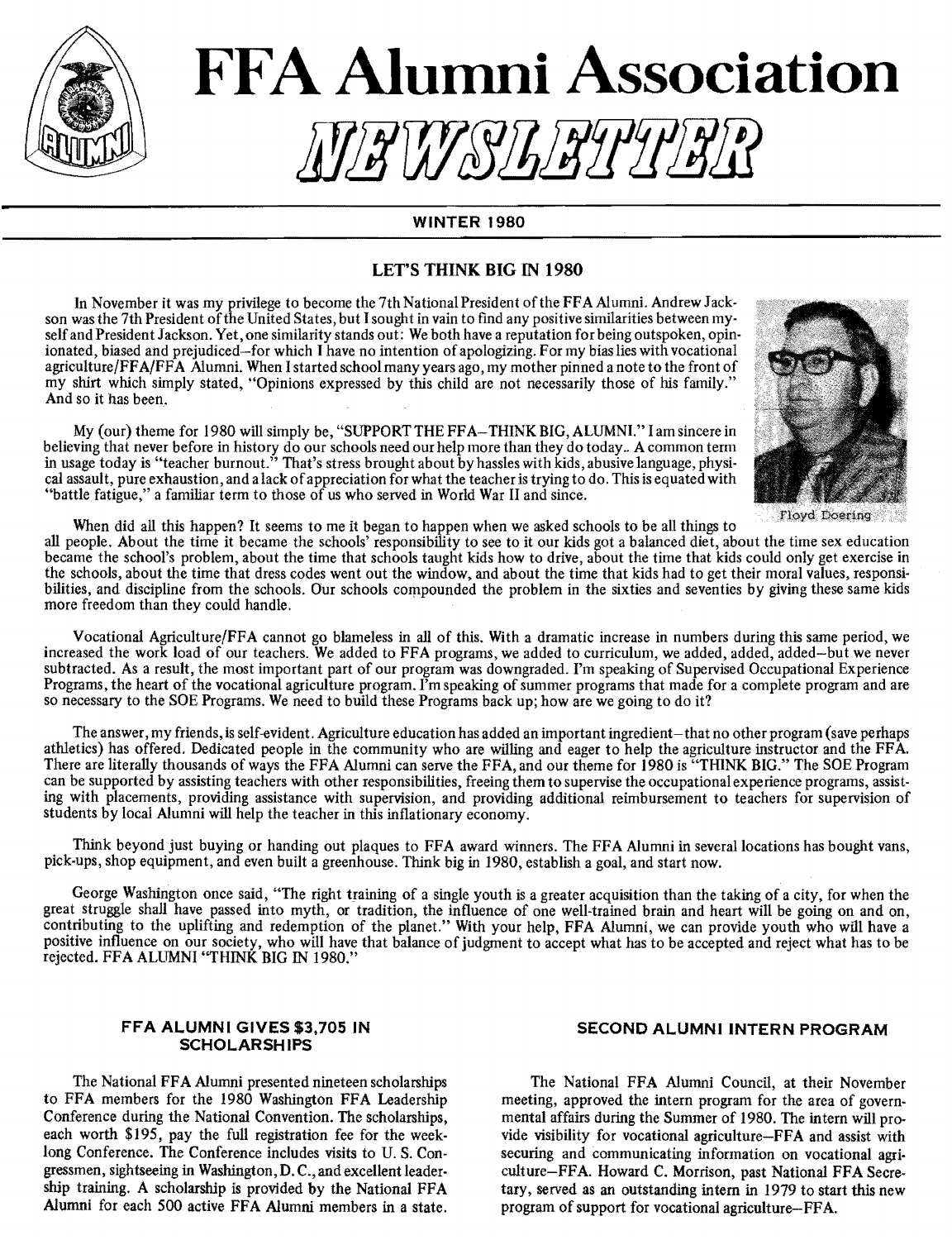#### **FFA ALUMNI ANNOUNCES SECOND TRIP TO FRANCE**

The French-American Foundation in cooperation with the FFA Alumni Association announce that a group of twenty farmers and agriculture teachers from different areas of the $\vert$  $i$ United States (in the age range of 25–35) will have the opporfarmers and agriculture teachers from different areas of the United States (in the age range of  $25-35$ ) will have the oppor-<br>tunity to tour France for two weeks in late July and return in early August early August.

The group will travel throughout France to visit selected farms, fairs, cooperatives, agricultural equipment factories, agribusiness, and agronomy research centers in the dairy, wine, truck farming, poultry, grain and cereal, cattle and other major agricultural districts.

The program is designed to enable young American farmers and spouses to meet young French farmers at work, to let each side become acquainted with the other's problems, to observe French farming techniques and to discuss American and French national agricultural policies.

Participants will be asked to contribute \$750 of the overall expense of the program. This includes all travel, lodging, and most meal expenses. Total program cost is over \$2,000 per person of which the remaining will be absorbed by the French-American Foundation through its own corporate, foundation, and private supporters.

For applications, information, and detailed itinerary, write or call the National FFA Alumni Office or The French-American Foundation, 680 Park Avenue, New York, NY 10021, or phone (212) 734-7344. The final date for postmark of applications will be May 15, 1980.

#### - **OUTSTANDING ALUMNI MEMBERS**

Howard R. Bradley, Gus R. Douglass, and James W. Guilinger were named the 1979 FFA Alumni Outstanding Achievement Award recipients. The presentation came as part of the National FFA Alumni Convention in Kansas City, Missouri, in November.

The FFA Alumni Outstanding Achievement Award recognizes FF A Alumni members for outstanding leadership in service to agriculture. The award is the highest presented by the FFA Alumni Association and is awarded on the national level to not more than three individuals annually.

Howard R. Bradley of Manhattan, Kansas, has served vocational agriculture for forty-nine years. He was a Kansas teacher from 1930- 1951 and an agriculture teacher educator at Kansas State University from 1951-1977. Since retirement he has served as Kansas FFA Alumni Executive Secretary. He has had a profound influence on over seven hundred college students whom he taught and advised. Eighteen former students have served as agriculture teacher educators at universities and six former students are serving as state supervisors of agriculture education. Professor Bradley, during his term of office with the FF A Alumni in Kansas, has been a part of a 53 percent increase in active Alumni members.

Gus R. Douglass of Point Pleasant, West Virginia, has served as West Virginia's Commissioner of Agriculture for fifteen years. He also owns a 418-acre farm at Point Pleasant. He was the West Virginia Star Farmer of the FFA and served as National FFA President. He has served as Chairman of the Interstate Pest Control Compact, Chairman of Environmental Quality, and President of the National Association of State Departments of Agriculture.Commissioner Douglass was instrumental in the founding of the FFA Alumni Association and served as National Chairman during its first two years. He presently serves on the National FFA Alumni Committee on Government.

James W. Guilinger of Sycamore, Illinois, has served as a vocational agriculture teacher for twenty-seven years. He taught at Williamsfield, Illinois, for fifteen years and for the past twelve years at Sycamore. His program at Sycamore has been used as a model by the State of Dlinois. The Sycamore vocational agriculture-FFA program has grown from 38 to 224 students in the past ten years. **Mr.** Guilinger served as President of the National Vocational Agriculture Teachers Association in 1977.

#### **LEADERSHIP WORKSHOPS**

The FFA Alumni Leadership Workshops, sponsored by the National FFA Alumni, were again considered very successful. The Alumni sponsored six workshops with over 5,000 FFA members attending.



#### **OUTSTANDING ALUMNI AFFILIATES**

New Lexington, Ohio, FFA Alumni Affiliate was selected as the 1979 Outstanding Affiliate of the National FFA Alumni Association.

This prestigious award recognizes the New Lexington FFA Alumni for their outstanding accomplishments in supporting and serving the vocational agriculture-FFA program. The New Lexington FFA Alumni has a total of 200 active FFA Alumni members working in a unified support effort. One of the purposes as stated by the New Lexington group is to help those enrolled in vocational agriculture to obtain a fuller and richer experience in the agriculture program.

Some of the forty-seven different activities conducted by the FFA Alumni included: providing security at the County Fair from midnight to 6:00 a.m., providing seed, spray, etc., for vocational agriculture crops, providing transportation to FFA Camp and other FFA events, purchasing of livestock for FFA members, and providing support for truck-tractor pull. Over thirty Alumni directly worked with the agriculture instructor in the conducting of adult education programs in the community. The New Lexington FFA Alumni raised money by selling fence posts, sponsoring a gun raffle, sponsoring chicken barbecue, selling nuts and bolts, sponsoring turkey shoot, and sponsoring tractor-truck pull. The FFA Alumni purchased a new van in 1978 for the FFA costing \$6,669. The van was totally paid off on May 1, 1979. The FFA Alumni has not only been strong locally but has been of active support at the state and national levels. This affiliate had eleven members attend the State FFA Alumni Convention, and fourteen Alumni members traveled the 1,500 miles to the National FFA and FFA Alumni Conventions.

The second place affiliate was East Butler, Nebraska. The East Butler affiliate has 91 active members. One of their many support activities was to finance and renovate a sixty passenger bus for the FFA Chapter.

Other national winners were: Gold-Cassopolis, Michigan; Ozark, Missouri; Denmark,Wisconsin. Silver: Forrest-Strawn-Wing, Illinois; Wamego, Kansas; Catoctin Area, Maryland; Eagle Bend, Minnesota; South Rowan, North Carolina; Warren County, Tennessee. Bronze-Early County, Georgia; Barren County, Kentucky; Pine Grove, Mississippi; Empire State, New York.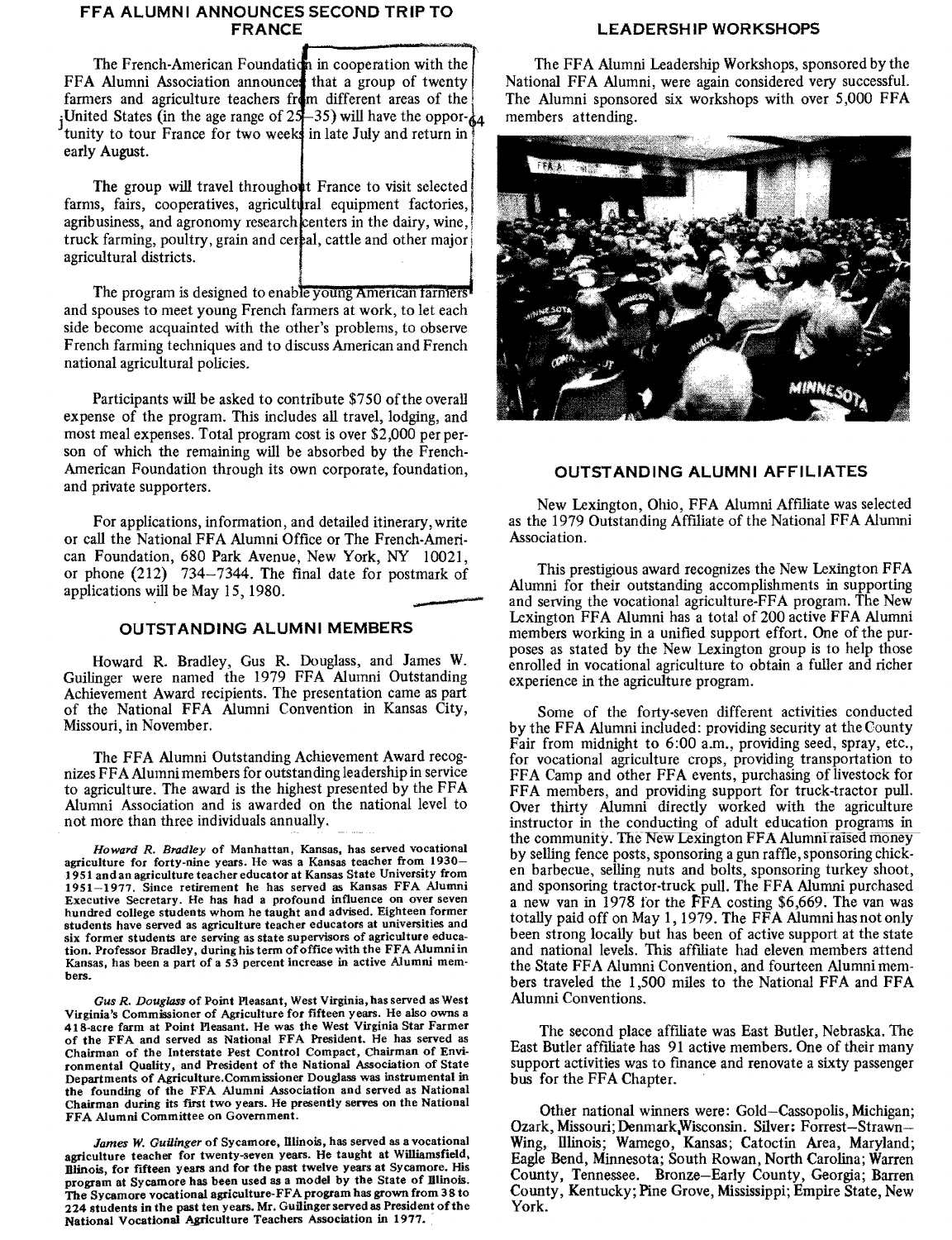#### A TRIBUTE TO ARMIN FRUECHTE

#### by Arthur R. Kurtz-on behalf of the National FFA Council

An afterglow is a happening following an event. The event we speak of is the life of Armin Fruechte and his service to Wisconsin agriculture and, specifically, to vocational agriculture, FFA, and FFA Alumni. That life came to a sudden and abrupt end on Christmas night, 1979.

The happening is the feeling of warmth that overwhelms us as we recall the *I'd like to leave an echo*  happy associations we had with Armin as a fellow member of the National FFA Alumni Council and his work at Tri-State Breeders Cooperative, his church, and his community.

The sadness and remorse we feel for his family is heavy on our hearts, but it is overshadowed by the joy we have had of knowing and working with a man like Armin. The "Big A," as he was fondly called by his friends, was not just a giant in stature, but a giant in what he did in services to others. He combined his innovative and creative abilities with boundless enthusiasm, giving of himself unselfishly. Above all, he was a God-fearing man who was the first to acknowledge his own human *I'd like the memory of me to be a happy one. I'd like to leave an afterglow of smiles when life is done.* 

*whispering softly down the ways, Of happy times and laughing times and bright and sunny days.* 

*I'd like the tears of those who grieve, to dry before the sun Of happy memories that I leave When life is done.* "

frailties. Armin will be missed, most of all by his family, but also by his many friends and associates. We remember him as he wished to be, in the simple but beautiful poem by Carol Mirkel that spoke to the multitude of friends and associates who gathered at his home church in Westby for the Memorial Service.

#### EXECUTIVE SPONSORS

The FFA Alumni salutes the 1979 Executive Sponsors received after August. The following have contributed \$100 as an investment toward the vocational agriculture-FFA program. The Executive Sponsor funds directly support the prestigious Star Greenhand, Star Farmer, and Star Agribusinessman Award Programs and the FFA Alumni Association. We hope you will become an Executive Sponsor during 1980. Your \$100 investment is a personal commitment to FFA, to FFA Alumni, and to the FFA Foundation.

| Arkansas                 |                    | Maryland                 |                    | Ohio                         |                      |
|--------------------------|--------------------|--------------------------|--------------------|------------------------------|----------------------|
| <b>Bruce Maloch</b>      | Magnolia           | John R. Ford             | Reisterstown       | Clayton and Joyce Coffey     | Canton               |
| California               |                    | Michigan                 |                    | Lvnn Miller                  | Ravmond              |
| Lawrence L. Augenstein   | Poway              | Marlin D. Kleckner       | Plainwell          | Kim Wells                    | Columbus             |
| Edward S. Murakami       | Montery            | Minnesota                |                    | Oklahoma                     |                      |
| Clarke A. Nelson         | Los Angeles        | James A. Campbell        | <b>Minneapolis</b> | <b>Phyllis J. Sokolosky</b>  | Owasso               |
| Connecticut              |                    | Paul Dav                 | Northfield         | Tennessee                    |                      |
| R. M. Hendrickson        | Daren              | Missouri                 |                    | Terry Horn                   | Knoxville            |
| Illinois                 |                    | <b>Forrest Brvant</b>    | Kansas City        | Vermont                      |                      |
| S. F. Lancaster          | Chicago            | John E. Cooper           | Ozark              | Mr. and Mrs. Dana Bennett    | Vergennes            |
| David D.Milligan         | Evanston           | William E. Clarkson      | Kansas City        | Virginia                     |                      |
| <b>Richard A. Wright</b> | <b>Fox Lake</b>    | Dr. and Mrs. E. C. Drace | Kevtesville        | Robert W. Cox                | Alexandria           |
| Kansas                   |                    | L. William Templeton     | Grandview          | <b>Ron Wilson</b>            | Alexandria           |
| Max Bennett              | Hesston            | David Thomas             | Columbia           | West Virginia                |                      |
| Larry D. Bigelow         | Centerville        | Roderick Turnbull        | Kansas City        | W. H. Wayman                 | Charleston           |
| R. R. Domer              | Kansas City        | New Jersey               |                    | Wisconsin                    |                      |
| Kentucky                 |                    | John H. Kelly            | Nutlev             | Allan Haukom                 | <b>Fort Atkinson</b> |
| Robert E. Hicks          | Owensboro          | Dr. A. A. Kurnick        | Nutley             | <b>Clark and Doris Lelle</b> | South Wayne          |
| Louisiana                |                    | New York                 |                    | Ivan H. Kindschi             | Madison              |
| F. Vernon Wright         | <b>New Orleans</b> | Enos B. Heisev           | <b>Syracuse</b>    |                              |                      |

#### 1980 NATIONAL FFA ALUMNI COUNCIL

| Floyd Doering, Pres. Eldon E. Witt<br>State Dept Public Instr State FFA Ex Sec<br>126 Langdon Street Box 466<br>Madison, WI 53702 Roanoke, IL 61561                                                                                                                        |                                                                                                                                                                                                                                       | Phillip Alampi<br>R. R. 1, Box 59<br>Pennington, NJ 08534<br>Doug Rinker, FFA Prs                                                                                                                                                               | The FFA Alumni has attempted to clarify how the<br>membership dues are spent. Using our present \$84<br>jected balanced budget, we arrived at the following bro                                                                                                                                                                                                                                                                                                     |
|----------------------------------------------------------------------------------------------------------------------------------------------------------------------------------------------------------------------------------------------------------------------------|---------------------------------------------------------------------------------------------------------------------------------------------------------------------------------------------------------------------------------------|-------------------------------------------------------------------------------------------------------------------------------------------------------------------------------------------------------------------------------------------------|---------------------------------------------------------------------------------------------------------------------------------------------------------------------------------------------------------------------------------------------------------------------------------------------------------------------------------------------------------------------------------------------------------------------------------------------------------------------|
| Phyllis Sokolosky, VP<br>Box 8<br>Owasso, OK 74055<br>Odell Miller, Past Pres<br>Ohio State Univ<br>2120 Fyffe Road<br>Harold D. Lineberry<br>1015 Percy Warner<br>Nashville, TN 37205<br>Dr. O. S. Gilbertson<br>302 Agric Hall<br>E Campus Univ Neb<br>Lincoln, NE 68583 | Mark Sanborn<br>Past Nat'l FFA Pres<br>1905 Rt. 322<br>East Orwell, OH44034<br>Layton G. Peters<br>605 North Highland<br>Columbus, OH 43210 New Ulm, MN 56073<br>Robert H. Holloway<br>Rt. 1, Box 141<br>Lake, WA<br>Medical<br>99022 | Route 2, Box 44<br>Winchester, VA 22601<br>Arthur Kurtz<br>126 Langdon Street<br>Madison, WI 53713<br>Byron Rawls<br>National FFA Advisor<br>P. O. Box 15160<br>Alexandria, VA 22309<br>Robert W. Cox<br>P. O. Box 15160<br>Alexandria, VA22309 | Salary (Executive Director and secretarial help)<br>Leadership Conferences-scholarships and workshops<br>Advertising and promotion<br>Membership list maintenance<br>Cost of newsletter and membership costs<br>Council costs, expenses for meetings, etc.<br>Freight and postage<br><b>Travel expense</b><br>Payroll taxes<br><b>State Life Reimbursements for dues</b><br>FFA magazine to Life Members<br><b>Insurance</b><br><b>Retirement Expense for Staff</b> |
| __________                                                                                                                                                                                                                                                                 | THE NATIONAL FFA AND FFA ALUMNI                                                                                                                                                                                                       |                                                                                                                                                                                                                                                 | <b>National Convention Expense</b><br>Telephone and Telegraph                                                                                                                                                                                                                                                                                                                                                                                                       |

Office Expense-Misc. Legal Expense

CONVENTIONS WILL BE NOVEMBER 12-14, 1980, IN KANSAS CITY, MO.

#### HOW NATIONAL DUES ARE SPENT

 $\kappa$  the \$4 annual \$84,780 prong breakdown:

> \$1.88 .28 .27 .22 .20 .20 .19 .17 .11 .10 .08 .08 .05 .07 .05 .04 .01